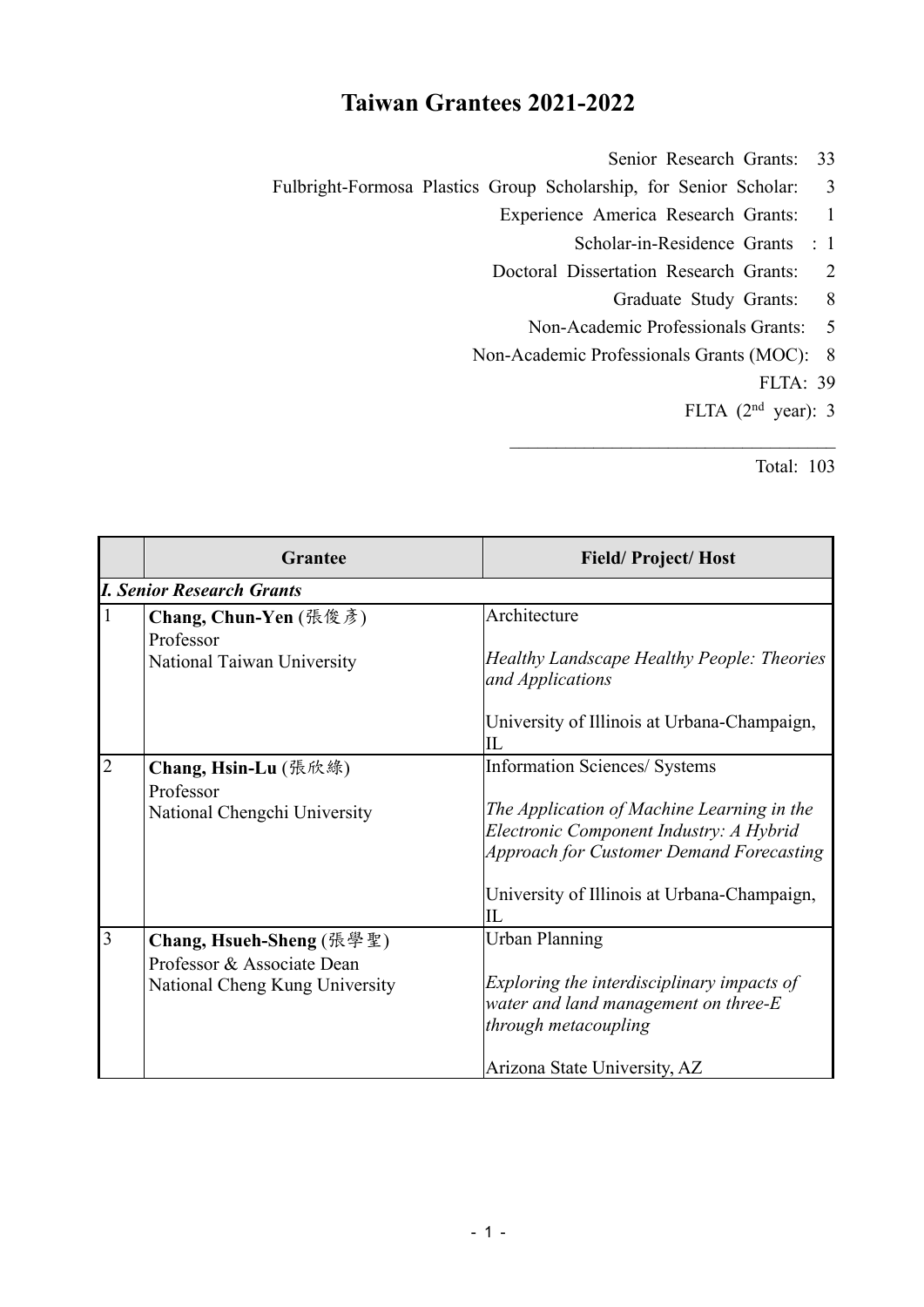|                | <b>Grantee</b>                                              | <b>Field/Project/Host</b>                                                                                                                                                 |
|----------------|-------------------------------------------------------------|---------------------------------------------------------------------------------------------------------------------------------------------------------------------------|
| $\overline{4}$ | Chen, Chi-Ying (陳啟英)                                        | Communications                                                                                                                                                            |
|                | Professor<br>Asia University                                | Mapping Taiwan's International Image After<br>the Covid-19 Pandemic: A Social Network<br>and Sentiment Analysis of English Tweets                                         |
|                |                                                             | University of Washington, WA                                                                                                                                              |
| 5              | Chen, Fei-Ting (陳斐婷)                                        | Philosophy                                                                                                                                                                |
|                | <b>Associate Professor</b><br>National Tsing Hua University | Aristotle on the Individuation of Change                                                                                                                                  |
|                |                                                             | Brown University, RI                                                                                                                                                      |
| 6              | Chen, I-Ching (陳一菁)<br><b>Associate Professor</b>           | <b>Biology</b>                                                                                                                                                            |
|                | National Cheng Kung University                              | Mismatch between performance and<br>abundance provides insights into how species<br>respond to climate change                                                             |
|                |                                                             | Stanford University, CA                                                                                                                                                   |
| $\overline{7}$ | Chen, Jeng-Guo (陳正國)<br><b>Research Fellow</b>              | History                                                                                                                                                                   |
|                | Institute of History and Philology,<br>Academia Sinica      | Animal Humanism? Humanity and<br>Economy in Eighteenth Eighteenth-Century<br>Britain, France, and China                                                                   |
|                |                                                             | Princeton University, NJ                                                                                                                                                  |
| $8\,$          | Chen, Ting-Hsuan (陳庭萱)<br><b>Associate Professor</b>        | <b>Business</b>                                                                                                                                                           |
|                | National Taichung University of Science<br>and Technology   | Climate Change, Banking Lending and<br>Supply Chain                                                                                                                       |
|                |                                                             | University of California, Irvine, CA                                                                                                                                      |
| 9              | Chen, Yu-Wen (陳郁文)<br>Professor                             | <b>Biomedical Engineering</b>                                                                                                                                             |
|                | China Medical University (Taiwan)                           | Individualized Health Care for Social<br>Functioning, Cognition, and Anxiety in<br>Patients with Sleep Disorders: a journey to<br>learn from the United States experience |
|                |                                                             | University of Pittsburgh, PA                                                                                                                                              |
| 10             | Chiang, Shu-Chun (江淑君)<br>Professor                         | Music                                                                                                                                                                     |
|                | University of Taipei                                        | Transformation Through Integration - Flute<br>Music Dialogue between Taiwan and US.                                                                                       |
|                |                                                             | East Carolina University, NC                                                                                                                                              |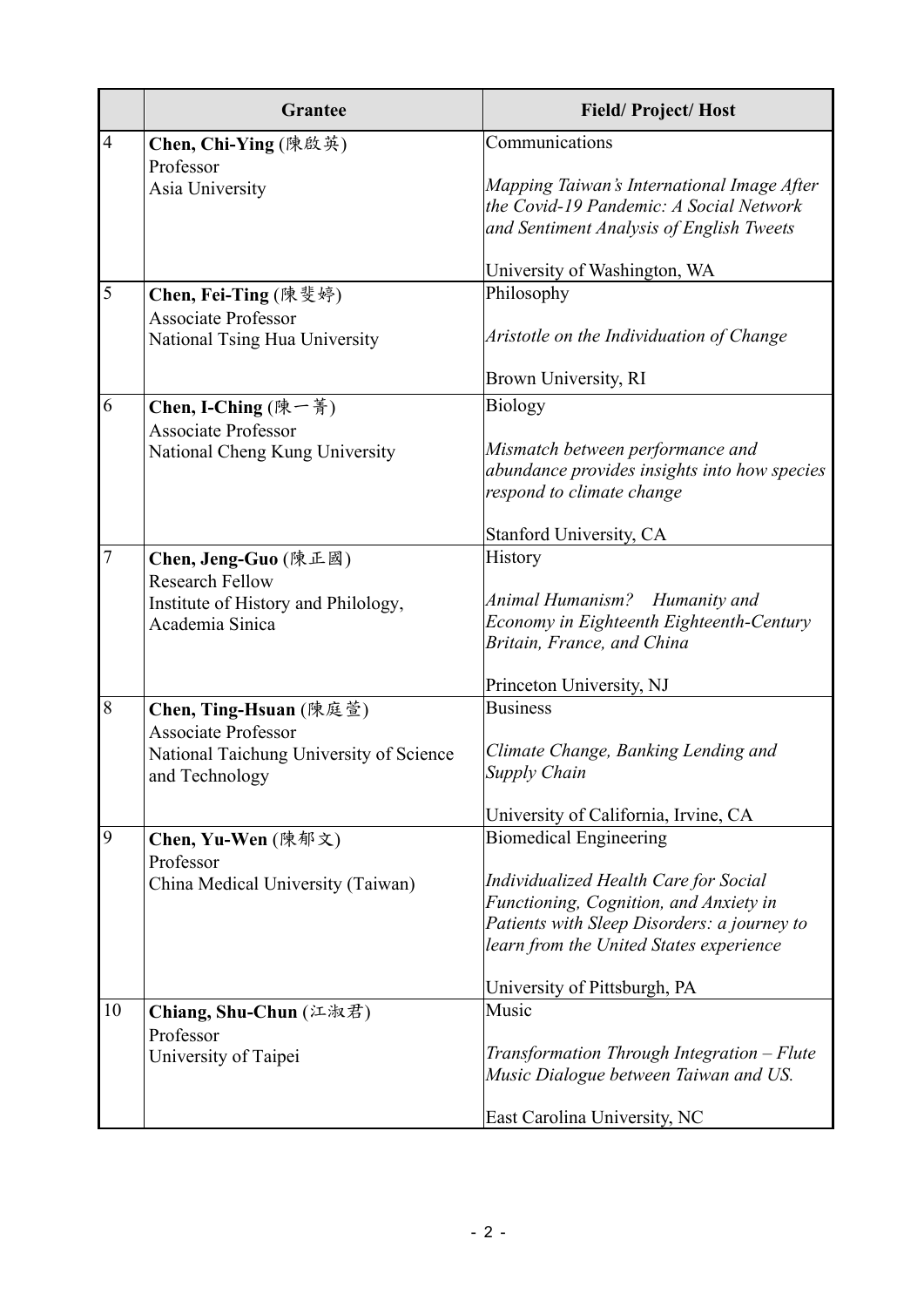|    | <b>Grantee</b>                                                                                                                                      | <b>Field/Project/Host</b>                                                                                                                                                                                       |
|----|-----------------------------------------------------------------------------------------------------------------------------------------------------|-----------------------------------------------------------------------------------------------------------------------------------------------------------------------------------------------------------------|
| 11 | Chuang, Yu-Chung (莊祐中)<br>Attending Physician/Associate Clinical<br>Professor<br>National Taiwan University Hospital/<br>National Taiwan University | <b>Medical Sciences</b><br>Exploration of the Relationship between the<br>Microbiome and Infection Caused by<br>Multidrug-Resistant Organisms in the Elderly                                                    |
| 12 | Hsu, Angela Yi-ping (徐憶萍)<br><b>Associate Professor</b><br>National Tsing Hua University                                                            | University of Pennsylvania, PA<br>Language Teaching<br>The Use of Sources in L1 and L2 Writing<br>University of Illinois at Urbana-Champaign,<br>IL                                                             |
| 13 | Hsu, Szue-Chin (徐斯勤)<br>Professor<br>National Taiwan University                                                                                     | <b>Political Science</b><br>A Critical Juncture of Cross-Strait Stability:<br>Reassessing the U.S.-Taiwan-China Relations<br>since $2016$<br>Brookings Institution, DC                                          |
| 14 | Huang, Hsin-Ya (黃心雅)<br>Professor<br>National Sun Yat-sen University                                                                                | Literature<br>After Hiroshima: Radiation Ecologies in the<br>Trans-Pacific Indigenous Texts<br>University of California, Los Angeles, CA                                                                        |
| 15 | Huang, Shih-Tseng (黃世琤)<br>Professor<br>National Chung-Cheng University                                                                             | Psychology<br>Forgiveness and Emotion Regulation: A<br>cultural difference perspective<br>University of Wisconsin-Madison, WI                                                                                   |
| 16 | Huang, Ting-Kang (黃庭康)<br><b>Associate Research Fellow</b><br>Academia Sinica                                                                       | Education<br>The Impact of US Assistance on Postwar<br>Taiwan's Educational System<br>University of Maryland, MD                                                                                                |
| 17 | Hung, Ching-Hsia (洪菁霞)<br>Professor<br>National Cheng Kung University                                                                               | <b>Medical Sciences</b><br>Depression, Quality of Life and Physical<br><b>Activity in Patients with Pulmonary</b><br><b>Emphysema Received Lung Volume Reduction</b><br>Surgery<br>University of Pittsburgh, PA |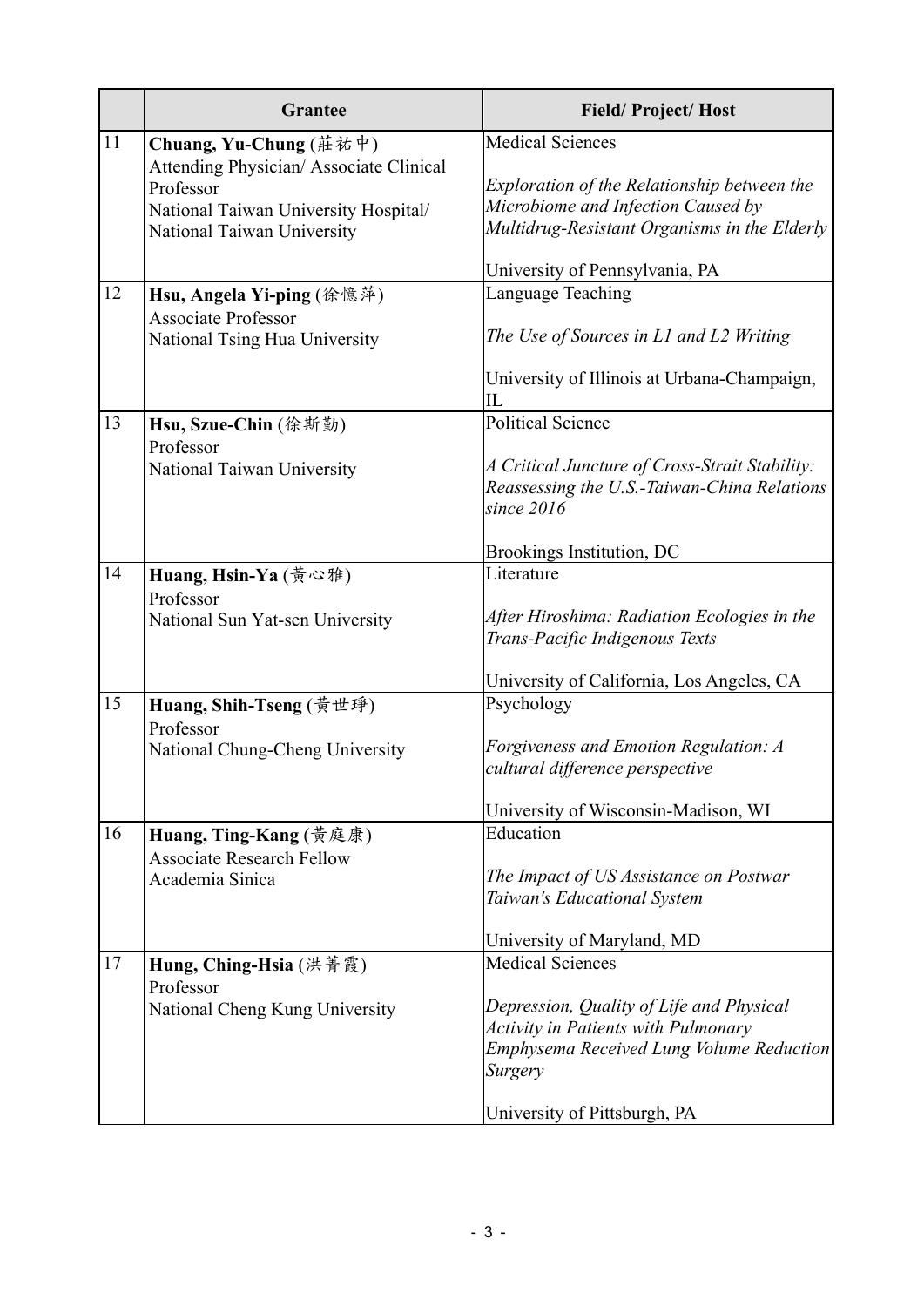|    | <b>Grantee</b>                                           | <b>Field/Project/Host</b>                                                                                                                                   |
|----|----------------------------------------------------------|-------------------------------------------------------------------------------------------------------------------------------------------------------------|
| 18 | Hung, Po-Yi (洪伯邑)                                        | Geography                                                                                                                                                   |
|    | <b>Associate Professor</b><br>National Taiwan University | Placing Tea: Mobility, Territory, and the Agri-<br>food Transfer between Taiwan and the                                                                     |
|    | <b>Editorial Board</b>                                   | Southeast Asian Highlands                                                                                                                                   |
|    | Geoforum                                                 | National Humanities Center, NC                                                                                                                              |
| 19 | Keng, Ching (耿晴)                                         | Philosophy                                                                                                                                                  |
|    | <b>Assistant Professor</b>                               |                                                                                                                                                             |
|    | National Taiwan University                               | From "One Type of Consciousness at One<br>Moment" to "Multiple Types of Consciousness<br>at One Moment": Buddhist Philosophy of<br>Consciousness and Beyond |
|    |                                                          | Harvard University, MA                                                                                                                                      |
| 20 | Kuo, Yi-Chun (郭怡君)                                       | Linguistics                                                                                                                                                 |
|    | Professor                                                |                                                                                                                                                             |
|    | National Chiayi University                               | Lexical development by English-Chinese<br>bilingual preschoolers                                                                                            |
|    |                                                          | University of Minnesota, MN                                                                                                                                 |
| 21 | Lee, Hsiu-Fei (李秀妃)                                      | Language Teaching                                                                                                                                           |
|    | <b>Assistant Professor</b>                               |                                                                                                                                                             |
|    | National Taitung University                              | Exploring Models of Teaching English as a<br>Foreign Language (EFL) for Elementary<br><b>Students in Taiwan</b>                                             |
|    |                                                          | Stanford University, CA                                                                                                                                     |
| 22 | Lee, Ya-Ching (李雅靖)<br>Professor                         | Communications                                                                                                                                              |
|    | National Sun Yat-sen University                          | Framing Effects on Selective Exposure to<br>Corporate Climate Change Posts on Social<br>Media.                                                              |
|    |                                                          | University of California, Davis, CA                                                                                                                         |
| 23 | Lin, Hsin-Yi (林馨怡)                                       | Economics                                                                                                                                                   |
|    | Professor<br>National Chengchi University                | Nowcasting U.S. Inflation                                                                                                                                   |
|    |                                                          | University of Pennsylvania, PA                                                                                                                              |
| 24 | Lin, Shu-Hui (林淑慧)<br>Professor                          | Literature                                                                                                                                                  |
|    | National Taiwan Normal University                        | Prejections of the Imagined World:<br>Discourses in Travelogues during Taiwan's<br>Martial Law period                                                       |
|    |                                                          | University of California, San Diego, CA                                                                                                                     |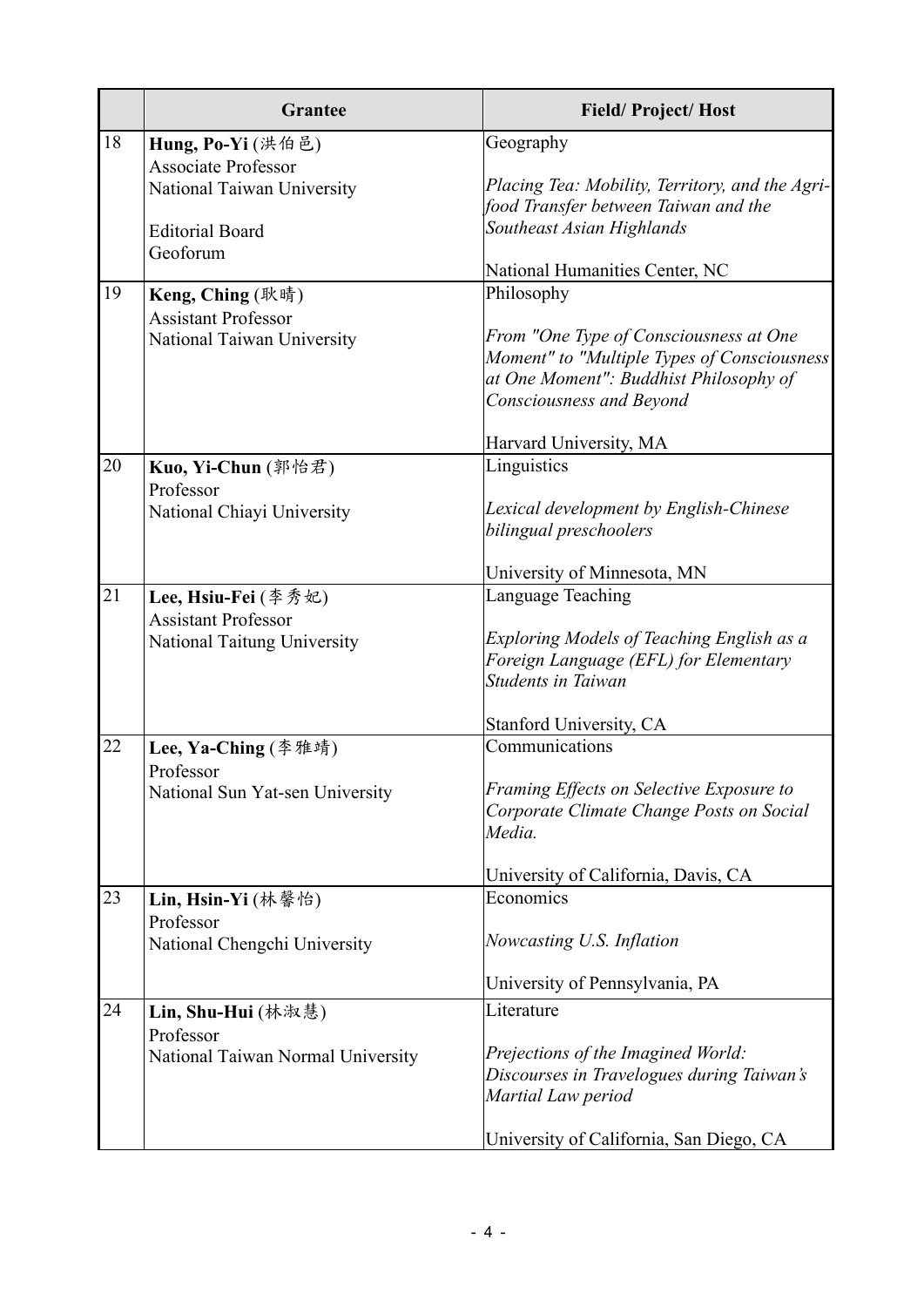|    | <b>Grantee</b>                                                                                                                           | <b>Field/Project/Host</b>                                                                                                                                |
|----|------------------------------------------------------------------------------------------------------------------------------------------|----------------------------------------------------------------------------------------------------------------------------------------------------------|
| 25 | Lin, Shu-Min (林淑敏)                                                                                                                       | Linguistics                                                                                                                                              |
|    | <b>Associate Professor</b>                                                                                                               | National Yang Ming Chiao Tung University Aging, immigration, and care in Taiwan and<br>the US: A sociolinguistic approach                                |
|    |                                                                                                                                          | Georgetown University, DC                                                                                                                                |
| 26 | Liu, Hui-Mei (劉惠美)                                                                                                                       | <b>Mathematics</b>                                                                                                                                       |
|    | Professor<br>National Chengchi University                                                                                                | A Statistical Classification Model for Early<br>Detection of Alzheimer's disease using<br>longitudinal brain imaging data.                               |
|    |                                                                                                                                          | University of Cincinnati, OH                                                                                                                             |
| 27 | Liu, Li-Chuan $(\mathcal{Y} \mathbb{R})$                                                                                                 | <b>Public Policy</b>                                                                                                                                     |
|    | <b>Associate Professor</b><br><b>National Taitung University</b>                                                                         | The Study of the Service Provision Model of<br>Integrated Elder Care: From the Policy<br>Network Perspective                                             |
|    |                                                                                                                                          | Arizona State University, AZ                                                                                                                             |
| 28 | Lo, Chu-Ping (羅竹平)                                                                                                                       | Economics                                                                                                                                                |
|    | Professor<br>National Taiwan University                                                                                                  | Can an aging China catch up with the U.S.<br>economy and then maintain its leading<br>position?                                                          |
|    |                                                                                                                                          | San Jose State University, CA                                                                                                                            |
| 29 | Shih, Tsung-Jen (施琮仁)<br><b>Associate Professor</b>                                                                                      | Communications                                                                                                                                           |
|    | National Chengchi University                                                                                                             | Communicating climate change:<br>Environmental uncertainty, concern, and<br>behavior in the U.S. and Taiwan                                              |
|    |                                                                                                                                          | Harvard University, MA                                                                                                                                   |
| 30 | Tsao, Yu $(\frac{4}{9}$ 昱)                                                                                                               | Engineering                                                                                                                                              |
|    | <b>Associate Research Fellow/ Deputy</b><br>Director<br><b>Research Center for Information</b><br>Technology Innovation, Academia Sinica | Machine Learning and Signal Processing<br>Techniques to Facilitate Better Oral<br>Communications.                                                        |
|    |                                                                                                                                          | T.B.D.                                                                                                                                                   |
| 31 | Wang, Chi-Chuan (王繼娟)                                                                                                                    | <b>Public Health</b>                                                                                                                                     |
|    | <b>Associate Professor</b><br>National Taiwan University                                                                                 | <b>Building on Top of the Sentinel System:</b><br>Exploring the Role of Machine Learning and<br>Statistical Mining in Active Drug Safety<br>Surveillance |
|    |                                                                                                                                          | Harvard Medical School, MA                                                                                                                               |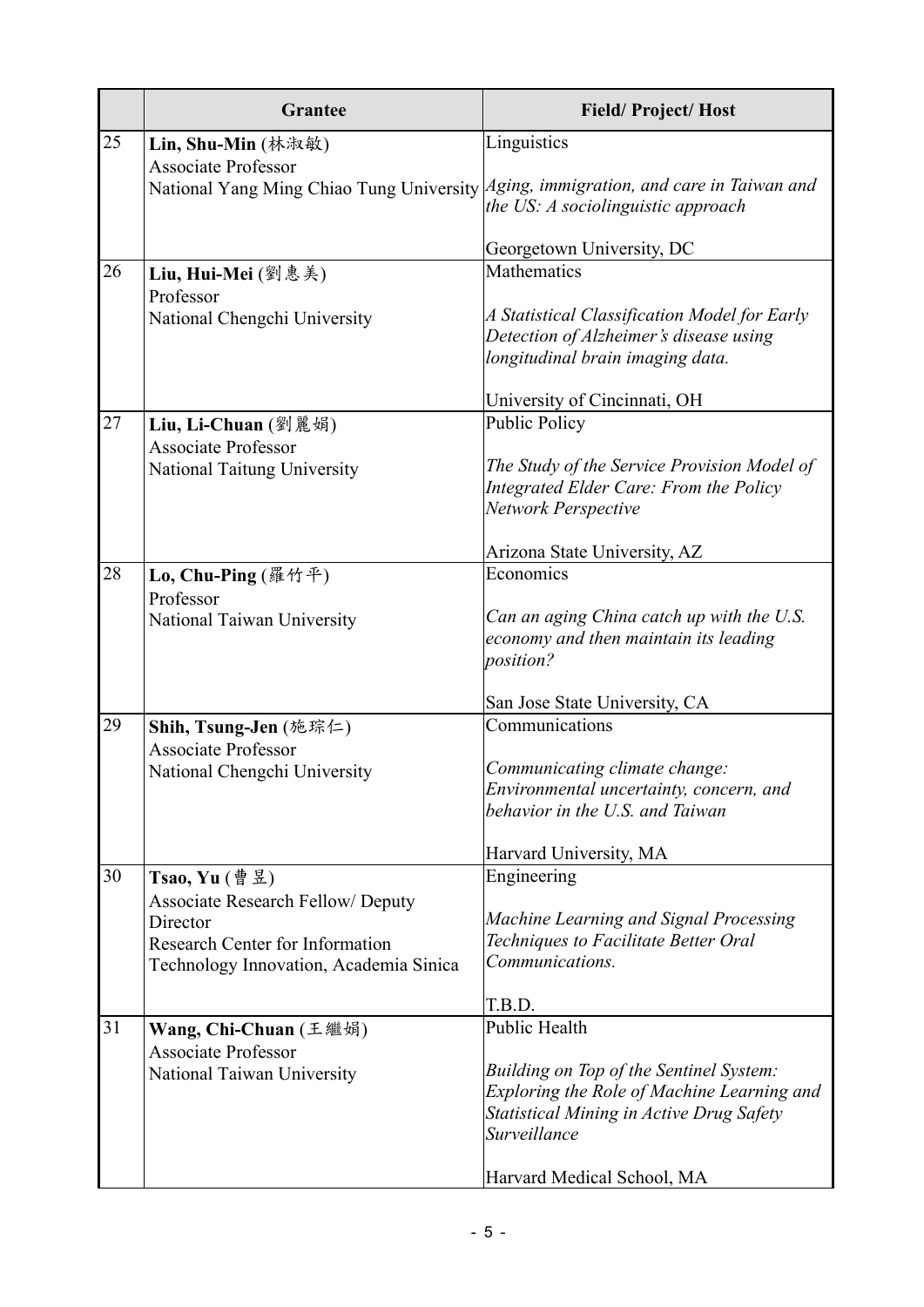|                         | <b>Grantee</b>                                                                                                 | <b>Field/Project/Host</b>                                                                                                                        |
|-------------------------|----------------------------------------------------------------------------------------------------------------|--------------------------------------------------------------------------------------------------------------------------------------------------|
| 32                      | Wang, Ming-Hung (王敏行)                                                                                          | Social Work                                                                                                                                      |
|                         | Professor and Director<br>National Chunghua University of Education An Exploration of the Trends of Beliefs on | Disability and Applications of Technology in<br>the Field of Rehabilitation in Contemporary<br>America                                           |
|                         |                                                                                                                | University of South Florida, FL                                                                                                                  |
| 33                      | Yang, Hsiao-Tzu (楊孝慈)<br>Professor                                                                             | Linguistics                                                                                                                                      |
|                         | National Yunlin University of Science and<br>Technology                                                        | <b>English Phonetic Variation and Code-</b><br>Switching: Situational Analysis of and<br>Reflection on Spoken ELF Intercultural<br>Communication |
|                         |                                                                                                                | University of Illinois at Urbana-Champaign,<br>IL                                                                                                |
|                         | <b>II. Fulbright-Formosa Plastics Group Scholarship, for Senior Scholar</b>                                    |                                                                                                                                                  |
| $\mathbf{1}$            | Hsuan, Chung-Hui (宣崇慧)                                                                                         | Education                                                                                                                                        |
|                         | Professor                                                                                                      | Implementing Response to intervention to                                                                                                         |
|                         | National Chiayi University                                                                                     | inclusive preschool education                                                                                                                    |
|                         |                                                                                                                | Michigan State University, MI                                                                                                                    |
| $\overline{2}$          | Tsai, Pei-Jane (蔡佩珍)<br>Professor                                                                              | <b>Medical Sciences</b>                                                                                                                          |
|                         | Department of Medical Laboratory Science<br>and Biotechnology<br>National Cheng Kung University                | The inflamm-aging process during<br>Clostridium difficile infection                                                                              |
|                         |                                                                                                                | Wake Forest University, NC                                                                                                                       |
| $\overline{\mathbf{3}}$ | Tsai, Yau-Sheng (蔡曜聲)<br>Director                                                                              | <b>Medical Sciences</b>                                                                                                                          |
|                         | Laboratory Animal Center, National Cheng<br>Kung University                                                    | Therapeutic strategies targeting metabolic<br>aging for chronic kidney disease                                                                   |
|                         | Professor                                                                                                      | Wake Forest University, NC                                                                                                                       |
|                         | National Cheng Kung University<br><b>III. Experience America Research Grants</b>                               |                                                                                                                                                  |
| $\mathbf{1}$            | Cheng, Ya-Yun (鄭雅勻)                                                                                            | <b>Public Health</b>                                                                                                                             |
|                         | <b>Postdoctoral Researcher</b>                                                                                 |                                                                                                                                                  |
|                         | National Cheng Kung University                                                                                 | The mechanisms of health effects of carbon<br>monoxide and their applications                                                                    |
|                         |                                                                                                                | Harvard T.H. Chan School of Public Health,<br>MA                                                                                                 |
|                         |                                                                                                                |                                                                                                                                                  |
|                         |                                                                                                                |                                                                                                                                                  |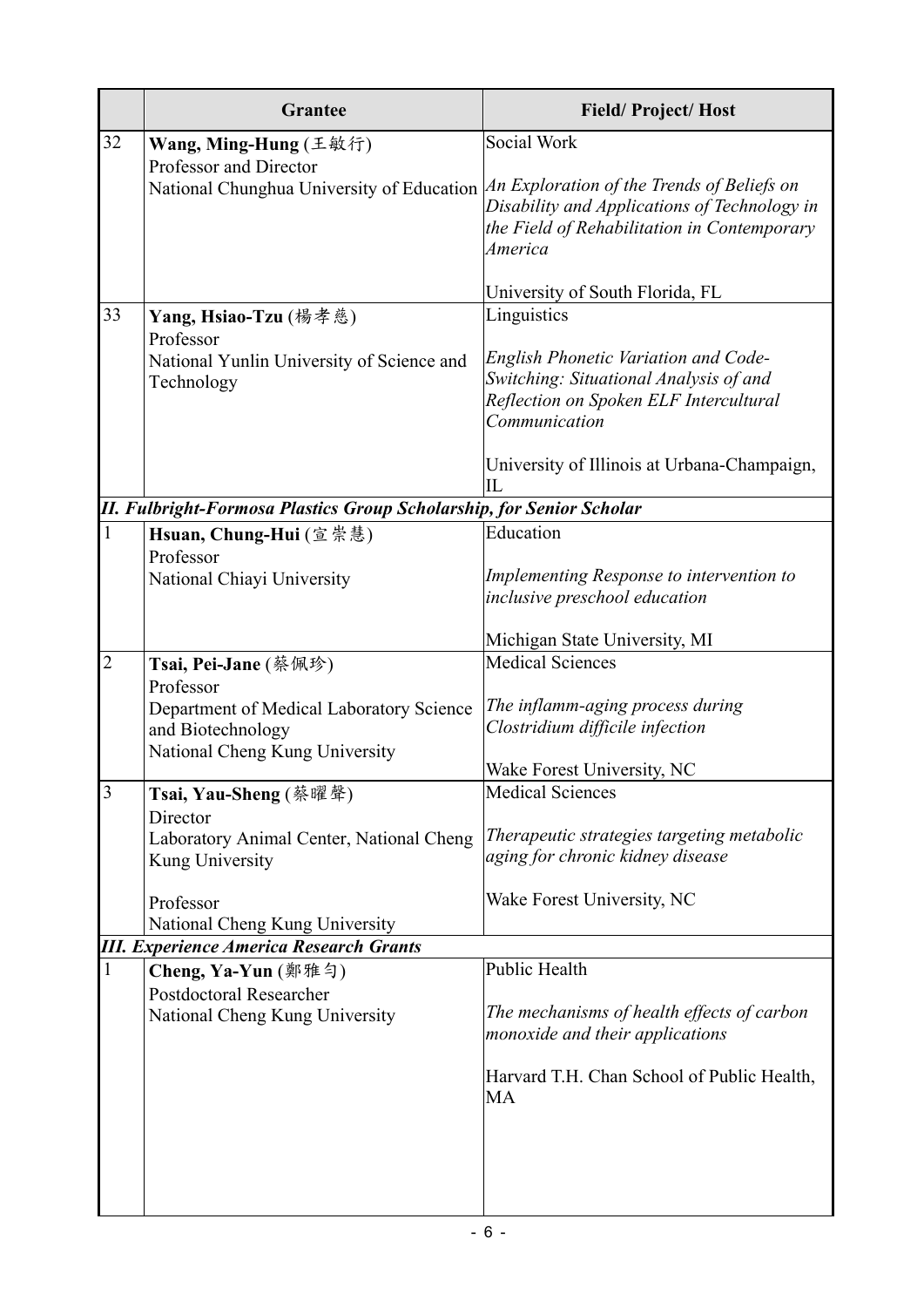|                | <b>Grantee</b>                                                                                                    | <b>Field/Project/Host</b>                                                           |  |
|----------------|-------------------------------------------------------------------------------------------------------------------|-------------------------------------------------------------------------------------|--|
|                | <b>IV. Scholar-in-Residence Grants (SIR)</b>                                                                      |                                                                                     |  |
| $\mathbf{1}$   | Lu, Whei-Li (盧惠莉)<br>Director and Chair<br><b>Chinese Culture University</b>                                      | Travel/Tourism<br>East Stroudsburg University of Pennsylvania,<br>PA                |  |
|                | Director<br>Overseas Youth Vocational Training School                                                             |                                                                                     |  |
|                | <b>V. Doctoral Dissertation Research Grants</b>                                                                   |                                                                                     |  |
| $\mathbf{1}$   | Liao, Yu-Ming (廖佑銘)<br>Ph.D. Candidate<br>National Taiwan University                                              | Physics<br>Massachusetts Institute of Technology, MA                                |  |
| $\overline{2}$ | Shih, Yi-Hsuan (石宜軒)                                                                                              | <b>Environmental Sciences</b>                                                       |  |
|                | Doctoral Student<br>National Taiwan University                                                                    | Washington University in St. Louis, MO                                              |  |
|                | <b>VI. Graduate Study Grants</b>                                                                                  |                                                                                     |  |
| $\mathbf{1}$   | Chen, Pin-Yu (陳品宇)<br>Researcher<br>Language Training and Testing Center                                          | <b>Second Language Studies</b><br>Indiana University Bloomington, IN                |  |
|                |                                                                                                                   |                                                                                     |  |
| $\overline{2}$ | Chen, Wan-Chi (陳宛琪)<br><b>Research Assistant</b><br>Institute of Sociology, Academia Sinica                       | English<br>University of Oregon, OR                                                 |  |
|                |                                                                                                                   |                                                                                     |  |
| 3              | Hsieh, Uan-Luen (謝宛倫)<br><b>Research Assistant</b><br>National Taiwan University                                  | Psychology<br>The University of Texas at Dallas, TX                                 |  |
| $\overline{4}$ | Luo, Di-Hua (羅迪華)                                                                                                 | Clinical Health Psychology                                                          |  |
|                | <b>Research Assistant</b><br>National Taiwan University                                                           | Yeshiva University, NY                                                              |  |
| 5              | Shen, Yi-Jung (沈宜蓉)                                                                                               | <b>Health Services Research</b>                                                     |  |
|                | <b>Research Assistant</b><br>National Yang-Ming University                                                        | Boston University, MA                                                               |  |
| 6              | Sun, Ching-Jen (孫慶禎)                                                                                              | Comparative Literature                                                              |  |
|                | English Instructor/Freelance Translator<br>After School Programs for Kaohsiung<br><b>American School Students</b> | Purdue University, IN                                                               |  |
| $\overline{7}$ | Wang, Pin-Chao $(4.1.1)$                                                                                          | Economics                                                                           |  |
|                | <b>Research Assistant</b><br>National Taiwan University                                                           | Syracuse University, NY                                                             |  |
| 8              | Yin, Chia-Hsin (殷家歆)<br>Chief of Curriculum Desigin and<br>Development and Registrar                              | Foreign, Second and Multilingual Language<br>Education<br>Ohio State University, OH |  |
|                | ShanChi Elementary School                                                                                         |                                                                                     |  |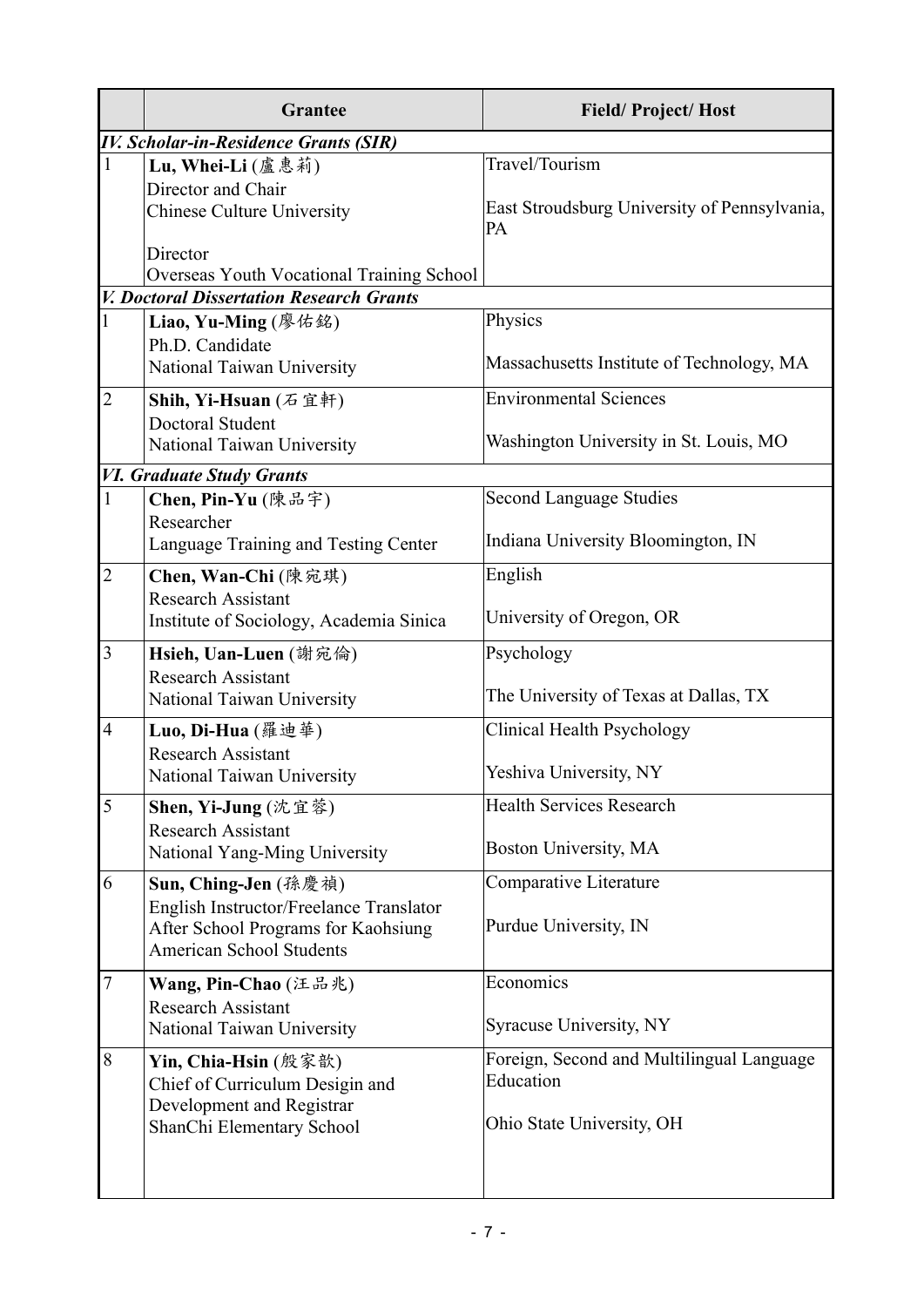|                | <b>Grantee</b>                                                                    | <b>Field/Project/Host</b>                                                                                                                                                                           |
|----------------|-----------------------------------------------------------------------------------|-----------------------------------------------------------------------------------------------------------------------------------------------------------------------------------------------------|
|                | <b>VII. Non-Academic Professionals Fulbright Grant</b>                            |                                                                                                                                                                                                     |
|                | Chiang, Jiun-Ru (江俊儒)<br>Secretary                                                | <b>International Relations</b>                                                                                                                                                                      |
|                | Transitional Justice Commission, Executive<br>Yuan                                | The Future of Taiwan's Refugee Policy: Can<br>Taiwan Participate in International Refugee<br>Protection Systems and Become an Asylum<br>for Hong Kong Political Protesters?                         |
|                |                                                                                   | Georgetown University, DC                                                                                                                                                                           |
| $\overline{2}$ | Chien, Yung-Ta (簡永達)<br>Visiting Scholar                                          | Communications                                                                                                                                                                                      |
|                | Global Asia Research Center, National<br>Taiwan University                        | News sharing intentions and the co-<br>construction process of fake news diffusion                                                                                                                  |
|                |                                                                                   | Harvard University, MA                                                                                                                                                                              |
| 3              | Huang, Tun-Hao (黃惇晧)                                                              | Law                                                                                                                                                                                                 |
|                | <b>Assistant Manager</b><br>Sumitomo Mitsui Banking Corporation,<br>Taipei Branch | The Choices of Financial Policy Decision and<br>Supervision over Banks: Seeking Balance<br>between Banking Business and Customer<br>Protection                                                      |
|                |                                                                                   | Georgetown University, DC                                                                                                                                                                           |
| $\overline{4}$ | Tai, Ting-Ju (戴鼎如)                                                                | Dance                                                                                                                                                                                               |
|                | Dance Teacher, Dancer, Choreographer<br>Kaohsiung City Ballet                     | An exploration of dance styles and teaching<br>experience by a Taiwanese dance artist in the<br><b>USA</b>                                                                                          |
|                |                                                                                   | Koresh Dance Company, PA                                                                                                                                                                            |
| 5              | Yu, Cheng-Kuo (尤政國)                                                               | Education                                                                                                                                                                                           |
|                | Chief                                                                             |                                                                                                                                                                                                     |
|                | Municipal Kaohsiung Senior High School                                            | International Exchange Program, Kaohsiung The establishment of International Education<br>Programs in the public senior high schools in<br>Taiwan: an insight into Senior High system in<br>the USA |
|                |                                                                                   | University of St. Thomas, MN                                                                                                                                                                        |
|                | <b>VIII. Non-Academic Professionals Fulbright Grant (MOC)</b>                     |                                                                                                                                                                                                     |
| $\mathbf{1}$   | Chen, Yu-Hsien (陳禹先)                                                              | Arts                                                                                                                                                                                                |
|                | Project Leader of Save Media Art (SMA)<br>Taiwan Digital Art Foundation           | Collaborative Network Analysis of Time-<br>based Media Conservation Professions in the                                                                                                              |
|                | PhD Student<br>National Yang Ming Chiao Tung University                           | <b>NYC</b>                                                                                                                                                                                          |
|                |                                                                                   | The Museum of Modern Art (MoMA), NY                                                                                                                                                                 |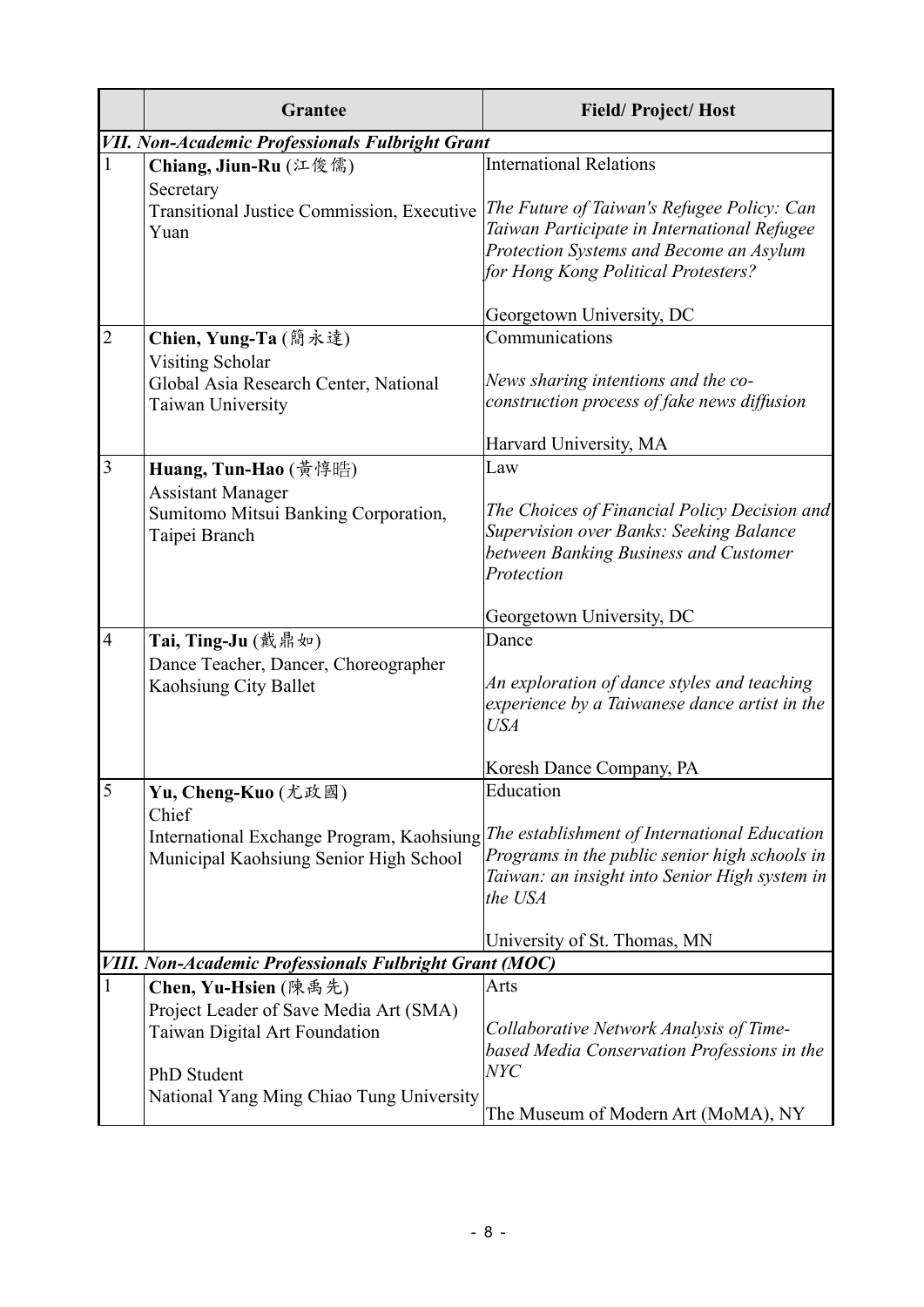|                | <b>Grantee</b>                                                                                                                                  | <b>Field/Project/Host</b>                                                                                                                              |
|----------------|-------------------------------------------------------------------------------------------------------------------------------------------------|--------------------------------------------------------------------------------------------------------------------------------------------------------|
| $\overline{2}$ | Huang, Li-Hsiang (黃莉翔)<br>CEO and Curator<br>Jieying Cultural & Creative Group<br>Taiwan Creative & Care Association                            | Arts<br>Performing Arts Administration and<br>Streaming after COVID-19                                                                                 |
|                | <b>Assistant Professor</b><br>Soochow University                                                                                                | New York University, NY                                                                                                                                |
| $\overline{3}$ | Lu, Song-Ying (吕松穎)<br><b>Executive Officer</b><br>Bureau of Cultural Heritage, Ministry of<br>Culture                                          | <b>Fine Arts</b><br><b>Blockchain and Artworks Authentication</b>                                                                                      |
|                |                                                                                                                                                 | <b>COPE NYC</b> (Creative Opportunities<br>Promoting Equality), NY                                                                                     |
| $\overline{4}$ | Su, Chia-Li (蘇佳莉)<br>Docent<br><b>National Palace Museum</b><br><b>Financial Consultant</b>                                                     | <b>Museum Studies</b><br>Docent Programs in Art and History<br><b>Museums</b>                                                                          |
|                | China Maritime Transport                                                                                                                        | T.B.D.                                                                                                                                                 |
| 5              | Tsai, I-Wei (蔡易衛)<br>Manager<br>Dept. of AIR, Taipei Culture Foundation                                                                         | Arts<br>Connecting the world: To explore the links<br>between my tradition and American<br>contemporary Puppetry<br>T.B.D.                             |
| 6              | Tsao, Liang-Pin (曹良賓)<br>Founder and Director<br>Lightbox Photo Library                                                                         | Arts<br>The Intersection of Art Institution and Open<br>Culture: Open Museum Research Project<br>National Gallery of Art, DC                           |
| $\overline{7}$ | Tsou, Feng-Chih (鄒鳳芝)<br>Manager<br>National Performing Arts Center- National<br>Theater & Concert Hall                                         | Drama/Theater Arts<br><b>New Directions: Strategies for Programming</b><br>at Taiwan's National Theatre and Concert<br>Hall<br>New York University, NY |
| 8              | Wang, Hsu-Ping (王序平)<br>Producer<br><b>Production 'Masses'</b><br><b>Operation and Production Consultant</b><br><b>Butterfly Effect Theatre</b> | Arts<br>Research on health and well-being support<br>for performing arts practitioners in USA<br>T.B.D.                                                |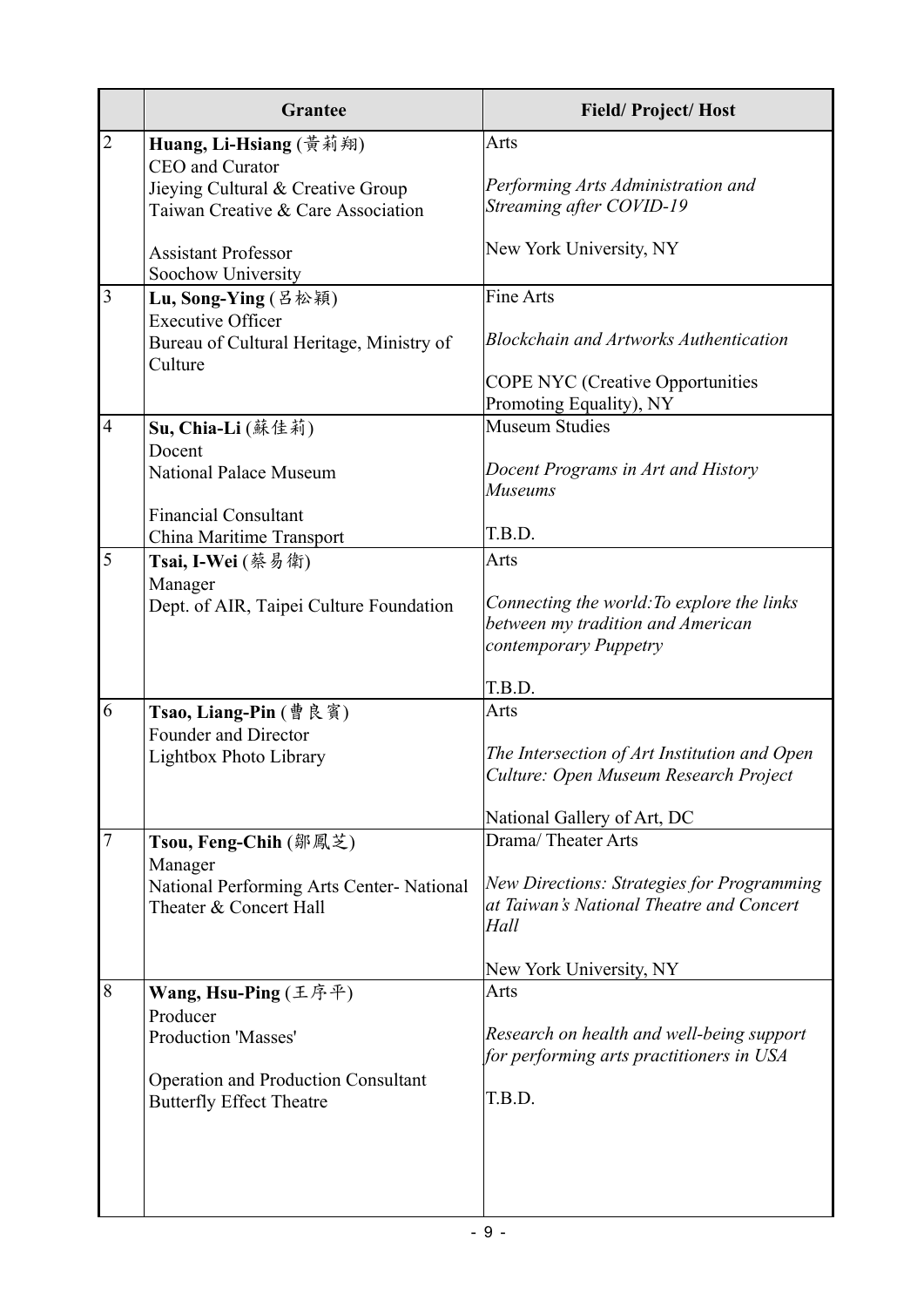|                | <b>Grantee</b>                                                           | <b>Field/Project/Host</b>             |
|----------------|--------------------------------------------------------------------------|---------------------------------------|
|                | IX. Foreign Language Teaching Assistants (FLTAs)                         |                                       |
| $\mathbf{1}$   | Chang, Hsin-Chieh (張欣婕)                                                  | Teaching Chinese as a Second Language |
|                | <b>Teaching Assistant</b>                                                |                                       |
|                | Vancouver English Cram School                                            | Lewis & Clark College, OR             |
| $\overline{2}$ | Chao, Yuan-Hsi (趙元熙)                                                     | <b>Art Studies</b>                    |
|                | Part-time Assistant                                                      |                                       |
|                | <b>National Palace Museum</b>                                            | Catholic University of America, D.C.  |
| $\overline{3}$ | Chen, Lee-Ming (陳黎明)                                                     | <b>Cultural Anthropology</b>          |
|                | Mandarin Teacher/ Tour Guide and                                         |                                       |
|                | Translator                                                               | St. Lawrence University, NY           |
|                | Tamkang University Chinese Language<br>Center/ Well Travel Agency        |                                       |
| $\overline{4}$ | Chen, Mu-Chen (陳慕真)                                                      | English                               |
|                | Part-time English Teacher                                                |                                       |
|                | Cheng Da Cambridge English: Xing-Guang                                   | University of Puget Sound, WA         |
|                | <b>Branch</b>                                                            |                                       |
| 5              | Chen, Rou-Xuan (陳柔瑄)                                                     | Foreign Language and Literature       |
|                | Assistant                                                                | Pacific Lutheran University, WA       |
|                | 2020 Online Mandarin Chinese Teaching<br>Program                         |                                       |
| 6              | Chen, Yi-An (陳羿安)                                                        | Fine Arts                             |
|                | <b>Freelance Chinese Tutor</b>                                           |                                       |
|                |                                                                          | Spelman College, GA                   |
| $\tau$         | Chen, Ying-Chu (陳映竹)                                                     | Foreign Languages, Spanish            |
|                | Assistant                                                                |                                       |
|                | Radio Taiwan International                                               | Georgia Southern University, GA       |
|                | Interpreter, Coach                                                       |                                       |
|                | <b>Football Club Base</b>                                                |                                       |
| 8              | Chen, Ying-Yu (陳瀅仔)                                                      | Teaching Chinese as Second Language   |
|                | Homeroom Teaching Assistant                                              |                                       |
|                | Lower School, Taipei American School                                     | United States Military Academy, NY    |
| 9              | Cheng, Hui-Yun (程惠筠)                                                     | Cultural Geography/ Geography         |
|                | Section Chief of International Affairs/<br>Geography and English Teacher | Western Michigan University, MI       |
|                | Taipei Municipal Gezhi Junior High School                                |                                       |
| 10             | Cheng, Yung-Shun (鄭詠亘)                                                   | Teaching Chinese As Second Language   |
|                | <b>English Teaching Assistant</b>                                        |                                       |
|                | Chang Feng Cram School                                                   | Bethany College, WV                   |
| 11             | Hsiao, Yu-Ching (蕭宇晴)                                                    | <b>TESL</b>                           |
|                | Lower School Teaching Assistant                                          |                                       |
|                | Taipei American School                                                   | University of Notre Dame, IN          |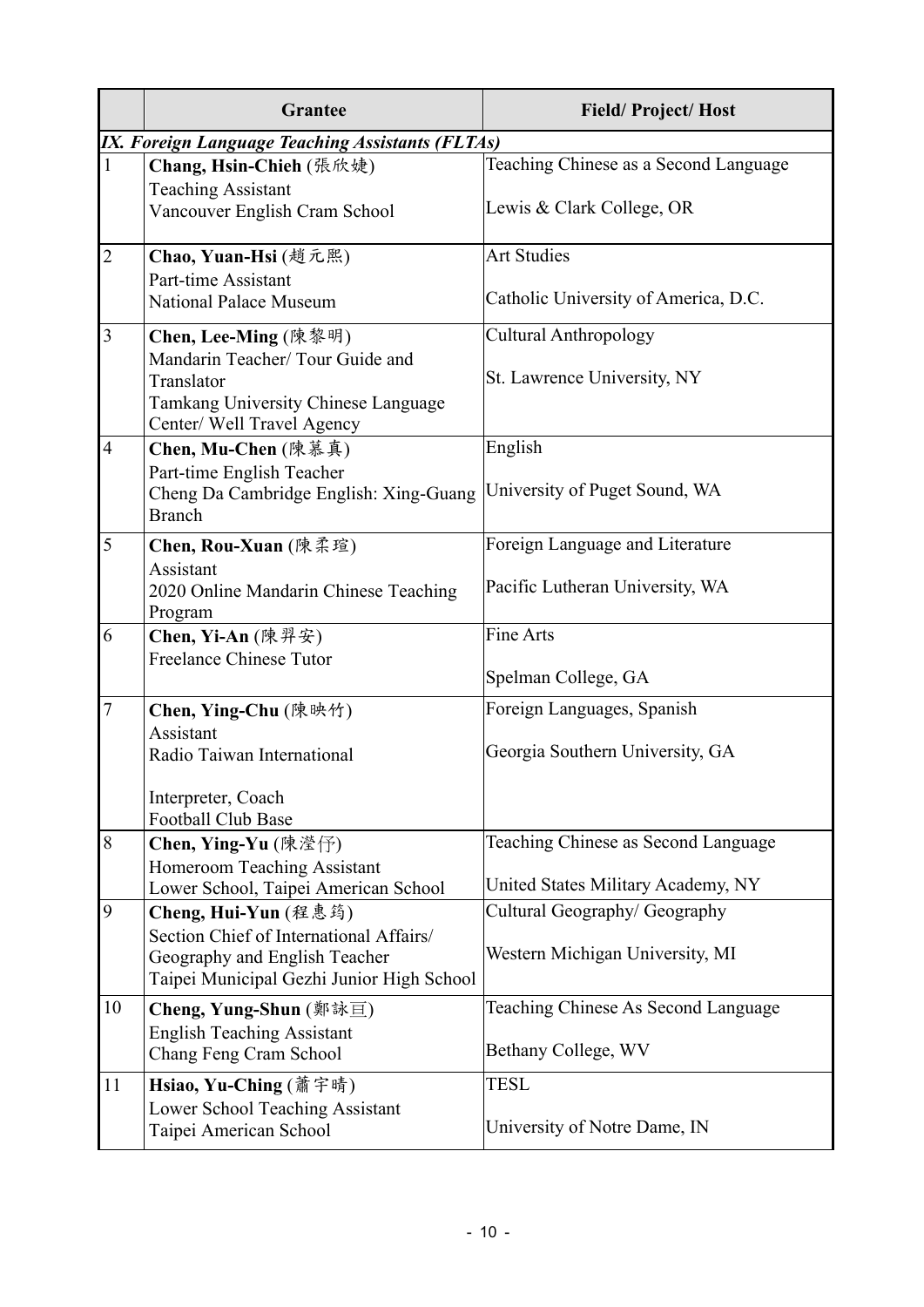|    | <b>Grantee</b>                                                                                                     | <b>Field/Project/Host</b>                     |
|----|--------------------------------------------------------------------------------------------------------------------|-----------------------------------------------|
| 12 | Hsieh, Ho-Fen (謝和芬)<br><b>Chinese Tutor</b>                                                                        | Chinese Literature                            |
|    |                                                                                                                    | United States Military Academy, NY            |
| 13 | Hu, Hsuan (胡暄)<br>English Teacher and Affiliated<br>Administrator<br>Taipei Municipal Xisong Senior High<br>School | <b>TESOL</b><br>Valdosta State University, GA |
| 14 | Huang, Jo-Han (黃若涵)                                                                                                | Foreign Languages and Literatures             |
|    | Research Assistant/ English Tutor/<br><b>Freelance Translator</b><br>National Taiwan University                    | Kenyon College, OH                            |
| 15 | Lee, Chia-Chien (李佳蒨)                                                                                              | <b>English Instruction</b>                    |
|    | <b>English Teacher</b><br>Xiaoli Elementary School                                                                 | Utah Valley University, UT                    |
| 16 | Lee, Pei-Jen (李佩珍)                                                                                                 | Linguistics                                   |
|    | Tutor<br>Chinese Language Center, Tunghai<br>University                                                            | Loyola Marymount University, CA               |
| 17 | Lee, Yi-Hsuan (李宜璇)                                                                                                | English                                       |
|    | Legal Secretary/ English Tutor<br>Hong Dow Attorneys At Law                                                        | Wabash College, IN                            |
| 18 | Lin, Hsuan-Yun $($ 林宣坛)                                                                                            | <b>TCSL</b>                                   |
|    | <b>Research Assistant</b><br>National Taiwan Normal University                                                     | Wofford College, SC                           |
| 19 | Lin, Jr-An $($ 林志安 $)$                                                                                             | Linguistics                                   |
|    | <b>English Instructor</b><br>Gjun English                                                                          | Drury University, MO                          |
| 20 | Lin, Jung-Cheng (林蓉真)                                                                                              | <b>Information Communications</b>             |
|    | <b>English Teacher</b><br>Ruei-Fong Elementary School                                                              | The University of Montana, MT                 |
| 21 | Lin, Pei-Ju (林珮如)                                                                                                  | <b>Hospitality Management</b>                 |
|    | <b>Licensed Tour Guide</b><br>Mutiple Travel Agencies                                                              | Jarvis Christian College, TX                  |
| 22 | Liu, Kai-Jing (劉凱菁)                                                                                                | <b>TCSL</b>                                   |
|    | <b>English Teacher</b><br>American Magazine Center (AMC)                                                           | Emory University, GA                          |
| 23 | Lu, Chih-Ting $(ZE \, \ddot{\mathbb{E}} \, \ddot{\mathfrak{H}})$                                                   | Curriculum Studies/ Civil Engineering         |
|    | Math Teacher<br>Grace Christian Academy                                                                            | Saint Mary's College, IN                      |
| 24 | Lu, Shao-Ju $(B \boxtimes \psi)$                                                                                   | <b>Chinese Literature</b>                     |
|    | <b>Intern Teacher</b><br>Wan Fang Senior High School                                                               | Alcorn State University, MS                   |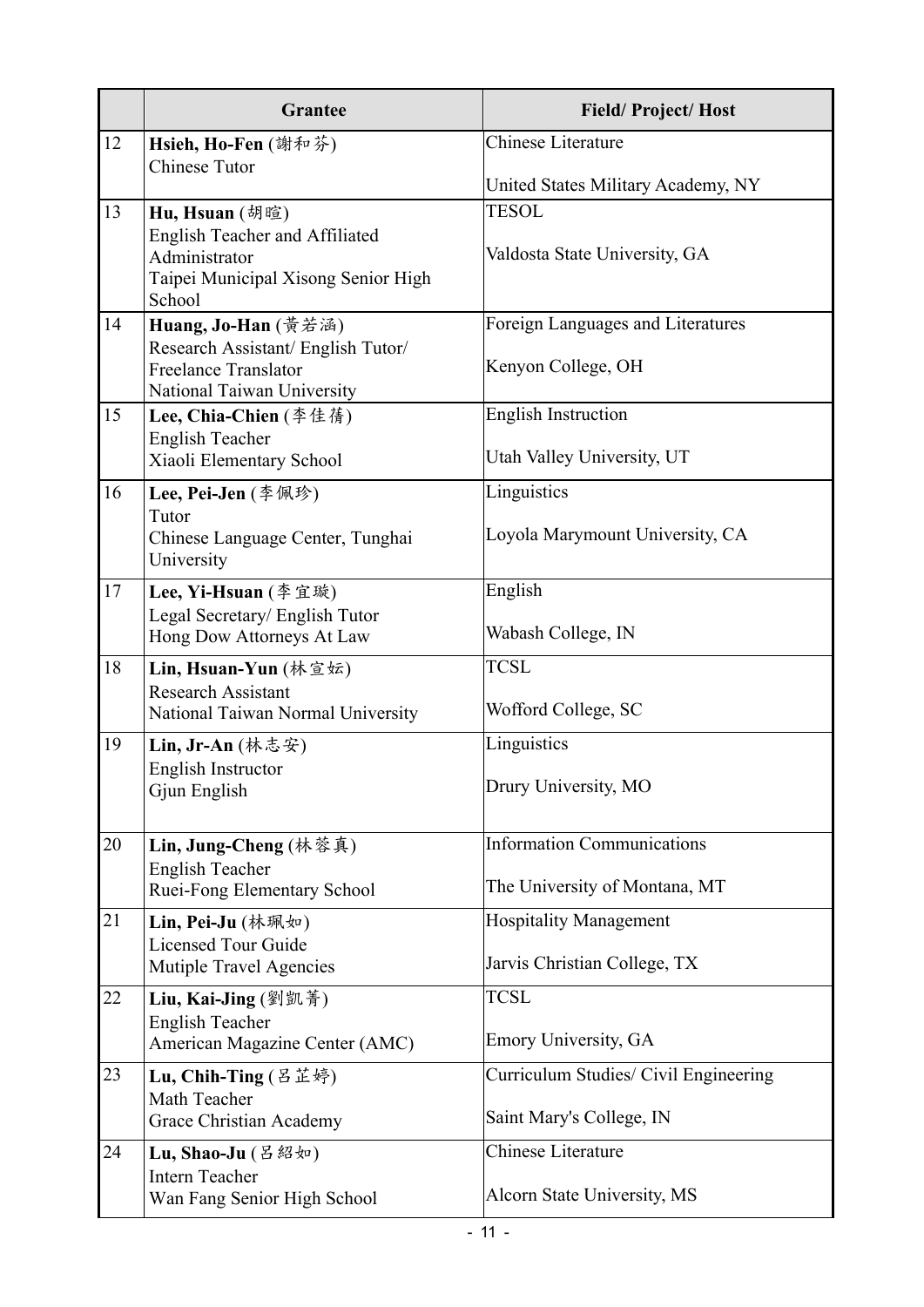|    | <b>Grantee</b>                                                                                                                                  | <b>Field/Project/Host</b>                                               |
|----|-------------------------------------------------------------------------------------------------------------------------------------------------|-------------------------------------------------------------------------|
| 25 | Shen, Jung-Wen (沈容聞)<br><b>English and Homeroom Teacher</b><br>Ming Chwan Junior High School                                                    | <b>TESOL</b><br>Huston-Tillotson University, TX                         |
| 26 | Shih, Pin-Tsen (施品岑)<br><b>Student in TCSL</b><br>National Taiwan Normal University                                                             | Teaching Chinese as a Second Language<br>Concordia College, MN          |
| 27 | Tzeng, Chi-Chun (曾啟鈞)<br>Student in English Language and Literature<br>Fu Jen Catholic University                                               | <b>English Language and Literature</b><br>Lafayette College, PA         |
| 28 | Wang, Hsin-Chien (王新茜)<br>Intern<br>GlaxoSmithKline                                                                                             | Journalism and Communication Studies<br>Western Kentucky University, KY |
| 29 | Wu, Kuan-Ying (吳冠瑩)<br><b>English Teaching Assistant</b><br>Shih Hsin University                                                                | English<br>University of Kentucky, KY                                   |
| 30 | Wu, Yun-Yan (吳允妍)<br>Homeroom Teacher of the Fourth Grader<br>Zhong Xin Elementary school                                                       | <b>Educational Technology</b><br>Truman State University, MO            |
| 31 | Yang, Kai-Hao (楊凱皓)<br><b>Research Assistant</b><br>Small and Medium Enterprise<br>Administration, Ministry of Economic and<br>Affairs          | <b>Business Administration</b><br>Ursinus College, PA                   |
| 32 | Yang, Ting-Guang (楊婷光)<br>Online One on One Mandarin Teacher<br><b>Amazing Talker</b>                                                           | <b>Animal Science</b><br>Wittenberg University, OH                      |
| 33 | Yang, Wen-Yen (楊文彥)<br><b>English Teacher</b><br>New Taipei Municipal Qinxian Junior High<br>School                                             | Education<br>Texas A&M University-Corpus Christi, TX                    |
| 34 | Yeh, Fan-Ko (葉凡歌)<br>English and Homeroom Teacher<br>National Pingbei Senior High School                                                        | <b>TESL</b><br>Benedictine University, IL                               |
| 35 | Yeh, Yu-Hsuan (葉育瑄)<br>Performing Arts Section Teacher<br>Fuhe Junior High School                                                               | Drama and Theater<br>Colgate University, NY                             |
| 36 | Yu, Chin-Chia (游謹嘉)<br><b>Graduate Student</b><br>National Chengchi University, Master's<br>Program in Teaching Chinese as a Second<br>Language | <b>TCSL</b><br>Northern Arizona University, AZ                          |